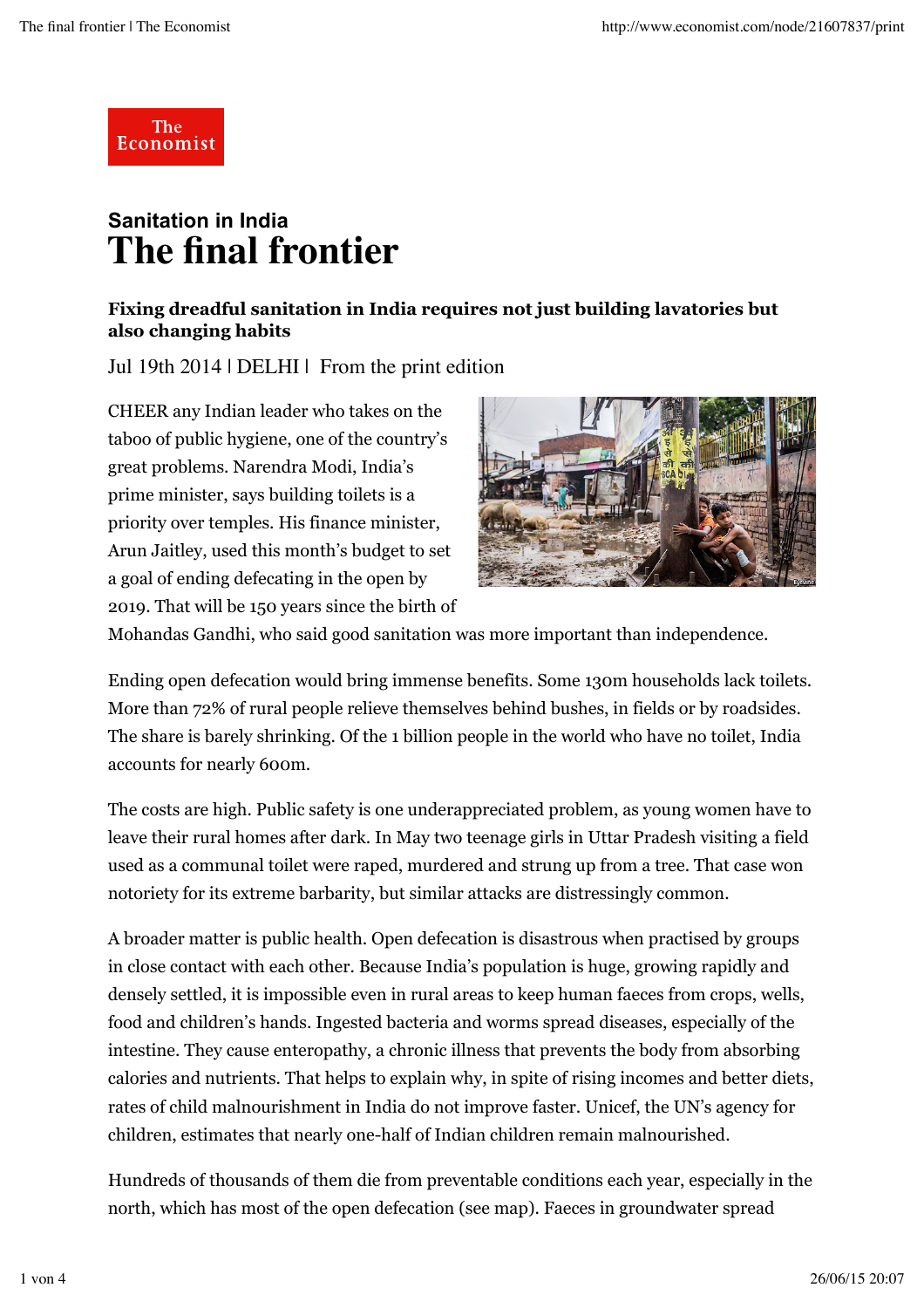diseases such as encephalitis, an annual post-monsoon scourge in eastern Uttar Pradesh. Diarrhoea leaves Indians' bodies smaller on average than those of people in poorer countries where people eat fewer calories, notably in Africa. Underweight mothers produce stunted babies prone to sickness who may fail to develop to their full cognitive potential. Dean Spears, a Delhi-based economist, says the costs of all this, in incomes and taxes forfeited, are far greater than the price of fixing it.



Source: Rice Institute

How to do so? India fares worse on sanitation than a host of poorer places including Afghanistan, Burundi and Congo, partly because too many of its leaders are too squeamish to face up to the issue. Thankfully, that appears now to be changing. The government, gung-ho for infrastructure, has just said it will build 5.2m toilets by September, or one every second.

Pouring concrete will not in itself solve India's problems. Leaders need also to confront the